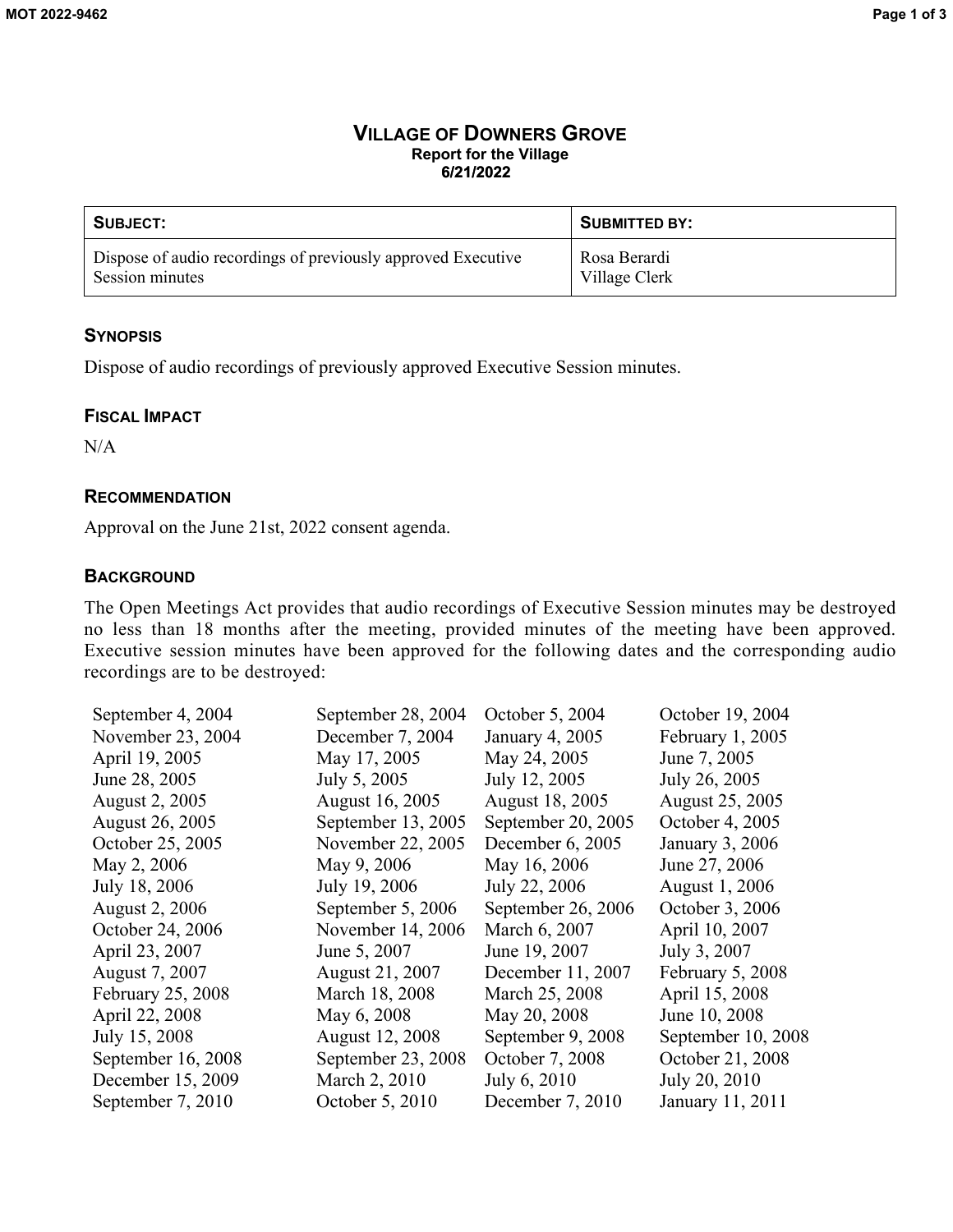January 18, 2011 February 15, 2011 March 15, 2011 April 12, 2011 June 7, 2011 June 10, 2011 September 6, 2011 December 6, 2011 February 21, 2012 April 3, 2012 April 10, 2012 June 5, 2012 January 15, 2013 February 5, 2013 February 12, 2013 February 19, 2013 May 21, 2013 June 18, 2013 July 9, 2013 August 6, 2013 September 3, 2013 December 17, 2013 January 7, 2014 February 4, 2014 March 4, 2014 **June 10, 2014** July 1, 2014 August 12, 2014 November 4, 2014 December 2, 2014 March 3, 2015 May 12, 2015 June 2, 2015 June 16, 2015 August 18, 2015 September 15, 2015 December 15, 2015 January 5, 2016 January 12, 2016 March 8, 2016 March 22, 2016 April 19, 2016 June 7, 2016 August 9, 2016 August 15, 2016 August 16, 2016 August 29, 2016 August 30, 2016 September 20, 2016 October 11, 2016 November 22, 2016 February 28, 2017 April 11, 2017 September 12, 2017 May 15, 2018 June 5, 2018 September 4, 2018 September 11, 2018 October 16, 2018 May 14, 2019 May 21, 2019 June 4, 2019 June 10, 2019 June 13, 2019 January 7, 2020 January 14, 2020 February 11, 2020 August 11, 2020 September 1, 2020

## **ATTACHMENTS**

None